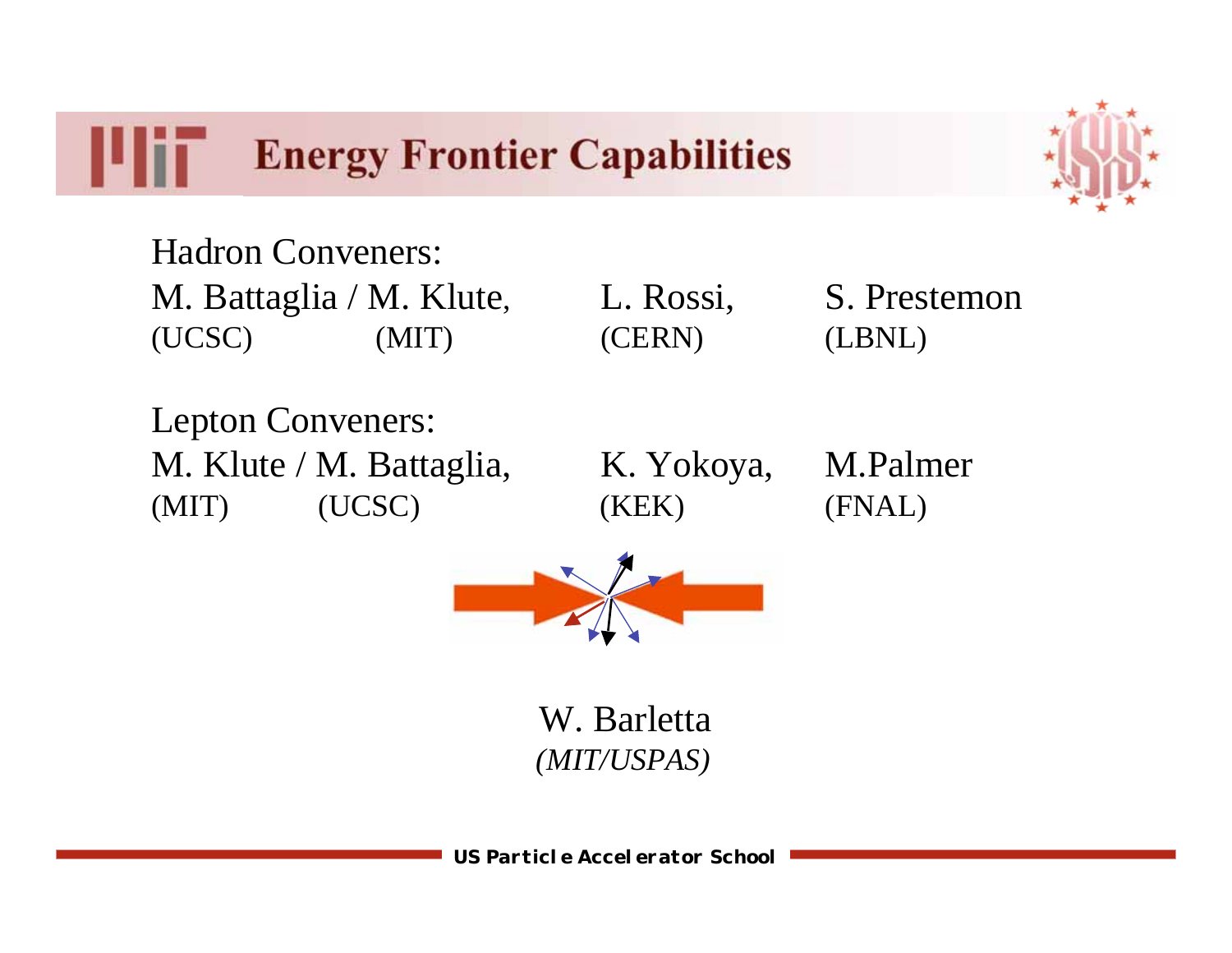# **Tentative charge: Energy-frontier hadron colliders**



- Questions concerning the LHC
	- How high a luminosity is possible for the LHC?
	- What integrated luminosity is possible w/o compromising experiments?
	- What design choices affect detector survival?
	- How high an energy is possible in the LHC tunnel?
		- What technologies are needed for an LHC energy upgrade?
		- Where are the break-points for each technology?
		- What are luminosity limits for LHC energy upgrades
	- How does LHC evolution affect rationale for lepton colliders
- What energy & luminosity values are practical for VLHC?

*What is R&D path to maximize hadron collider potential?*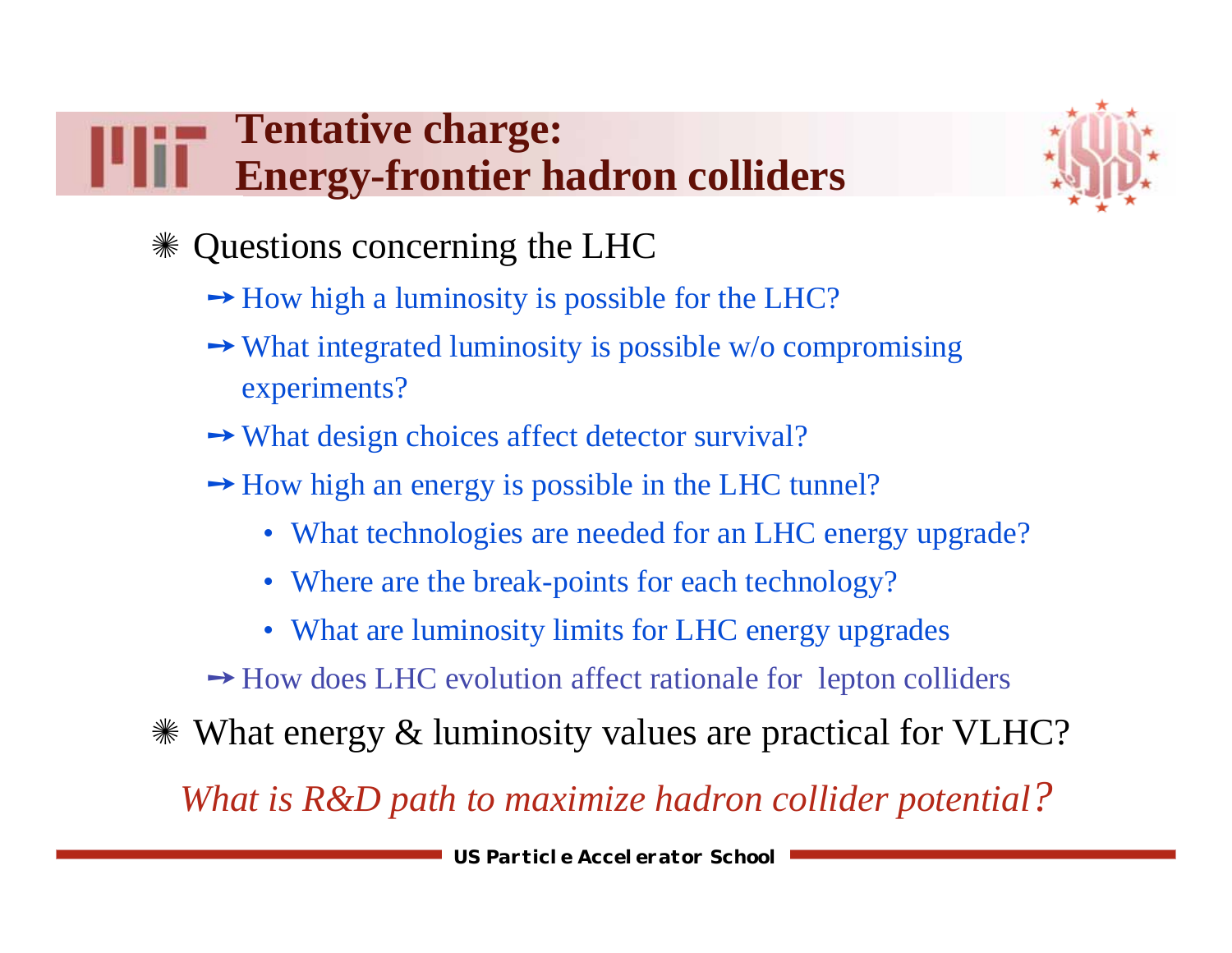# **Tentative charge: Energy-frontier lepton & photon colliders**



 $*$  Explore scenarios for future e+e-, μ+μ-, & γ-γ colliders

- → Can ILC & CLIC designs be improved using new technologies?
	- Can they be constructed in stages? What is a staging plan? Cost profile?
	- What would be the parameters of a Higgs factory as a first stage of ILC or CLIC?

#### → Higgs factories

- Could a Higgs factory be constructed in the LHC tunnel? Near KEK?
	- What are parameter limits
- What would be parameters of a  $\gamma-\gamma$  collider Higgs factory
	- What technologies are needed?
- Could one build a  $\mu+\mu$  collider as a Higgs factory?
- $\rightarrow$  How might one design a multi-TeV energy  $\mu+\mu$  collider?
	- What new technologies are needed? Is beam polarization practical?
	- Can we suppress backgrounds from beamsstrahlung & muon decay?
	- What are staging scenarios with physics at each step?

## *What is the essential R&D path?*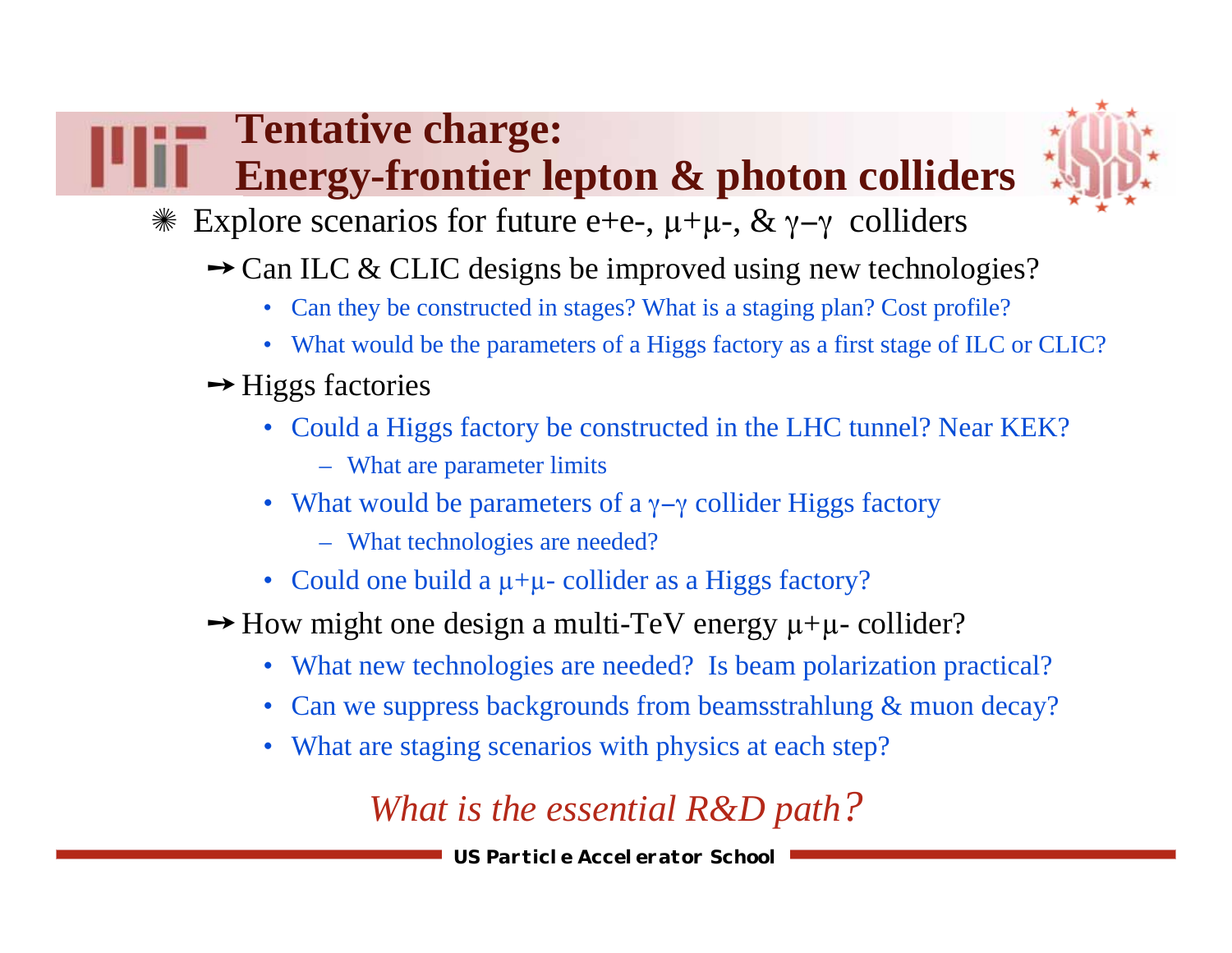### **Discovery space & contours for existing Energy Frontier Facilities**





**US Particle Accelerator School**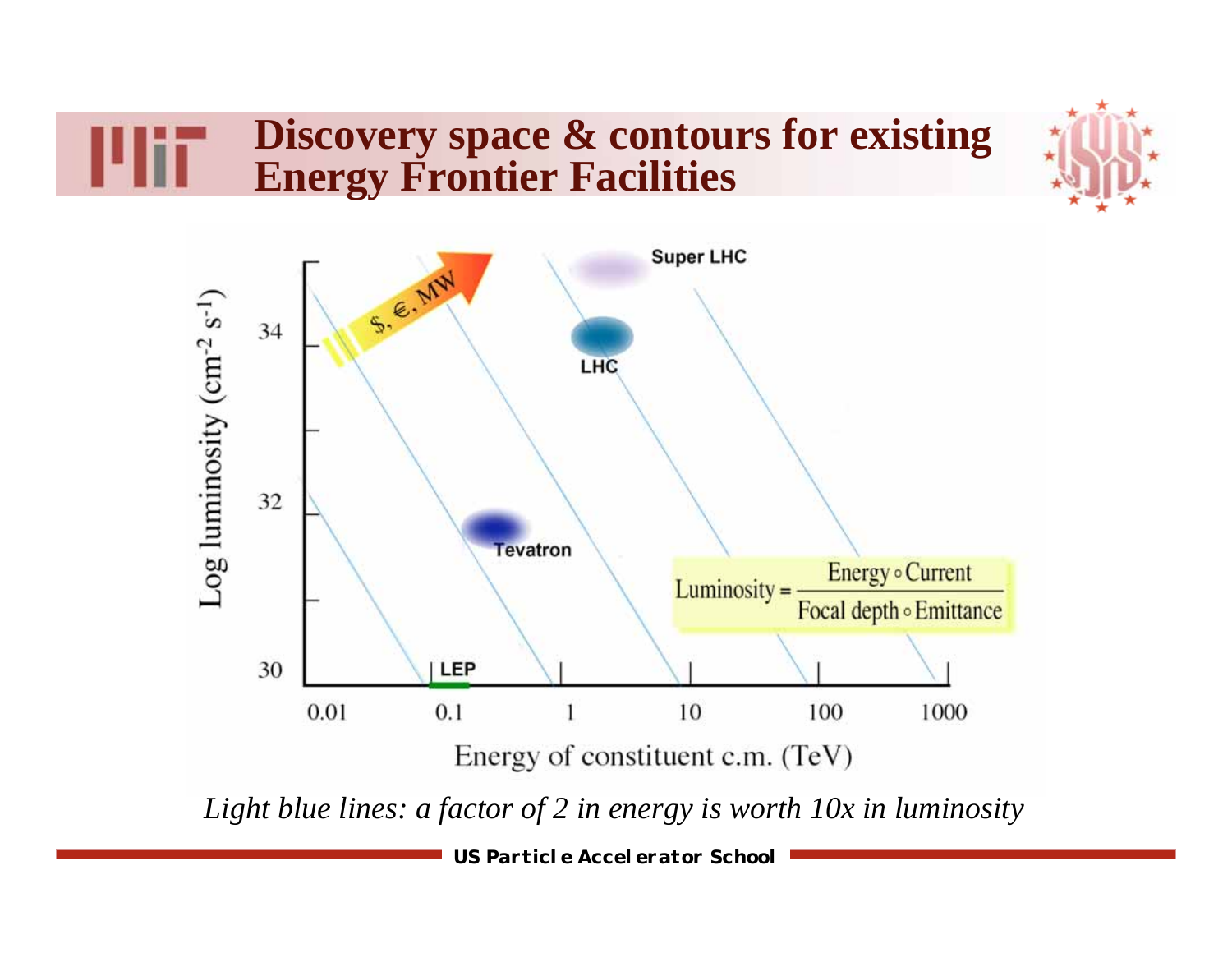# **EF Capabilities we'd like to have**



**US Particle Accelerator School**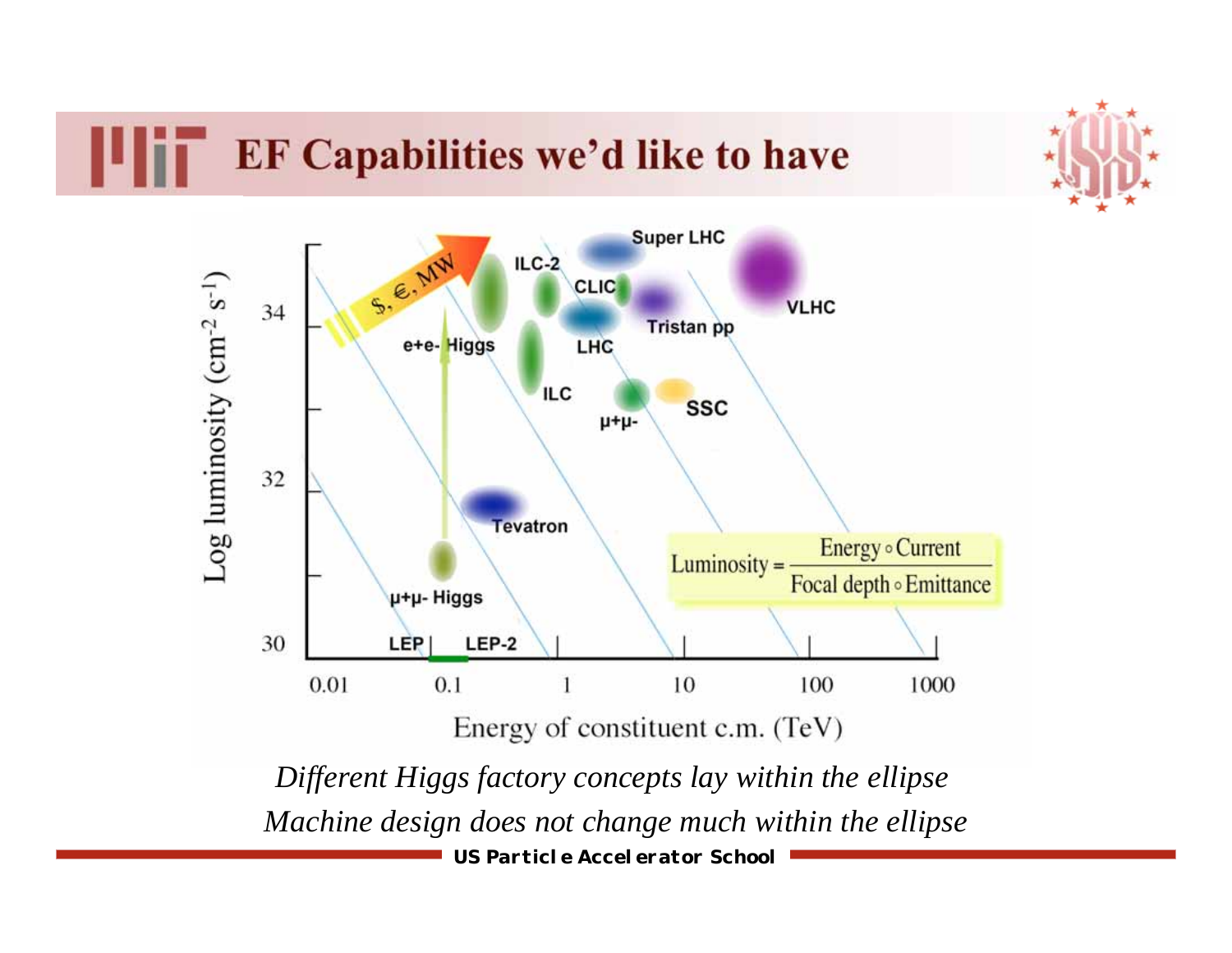# **Collider Figure of Merit: Resolution** ( $\mathcal{R}$  **= Energy/** $\Delta$ **Energy)**



 $*$  Intertwined with detector  $&$  experiment design

- In hadron colliders: production change, parton energy distribution
- In lepton colliders: energy spread of beams (synchrotron radiation)

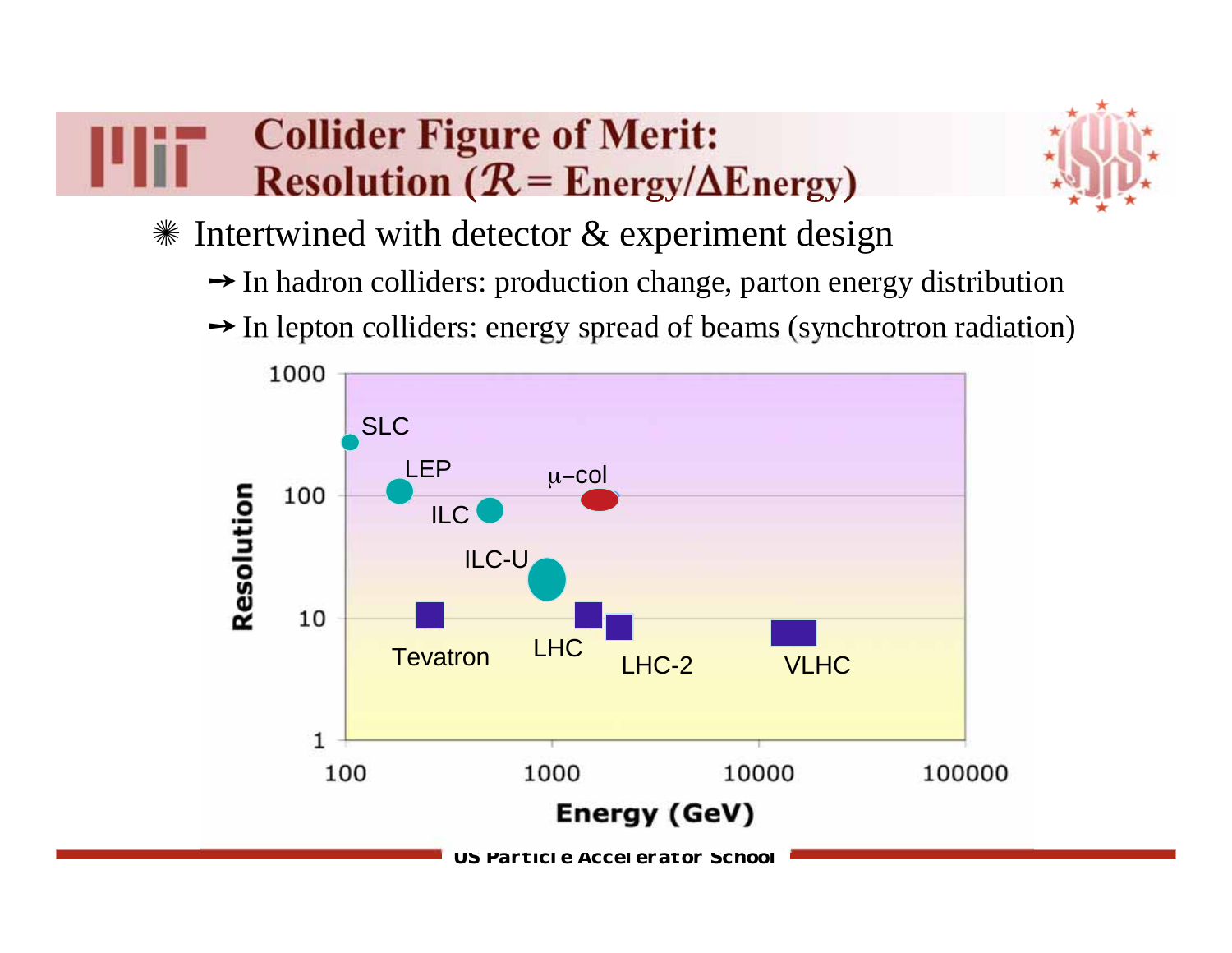# **Collider resolution for Higgs factory**



- Impact of machine design on Higgs physics studies
	- Energy spread driven by machine topology, beamsstrahlung

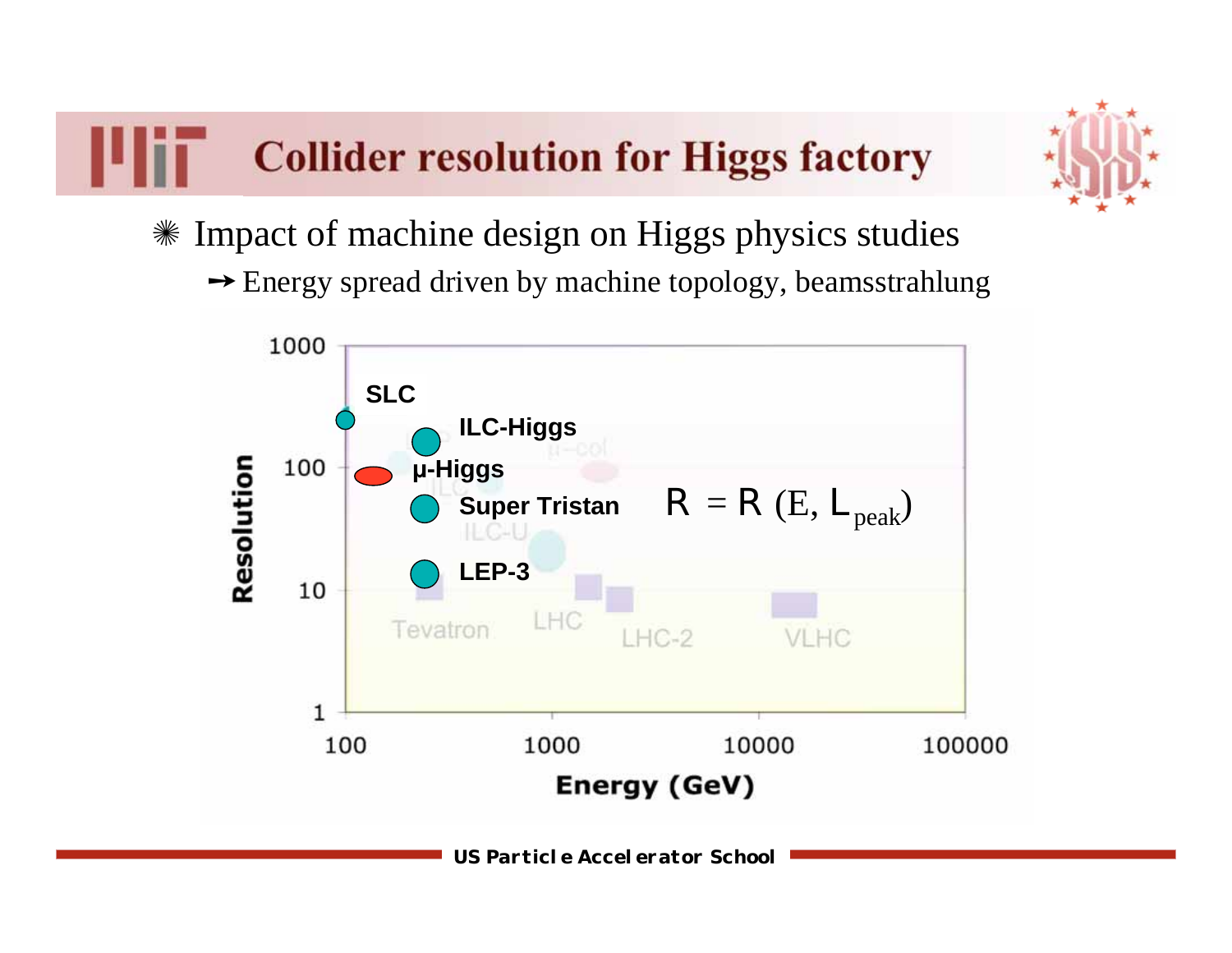



From Marco and Markus

**US Particle Accelerator School**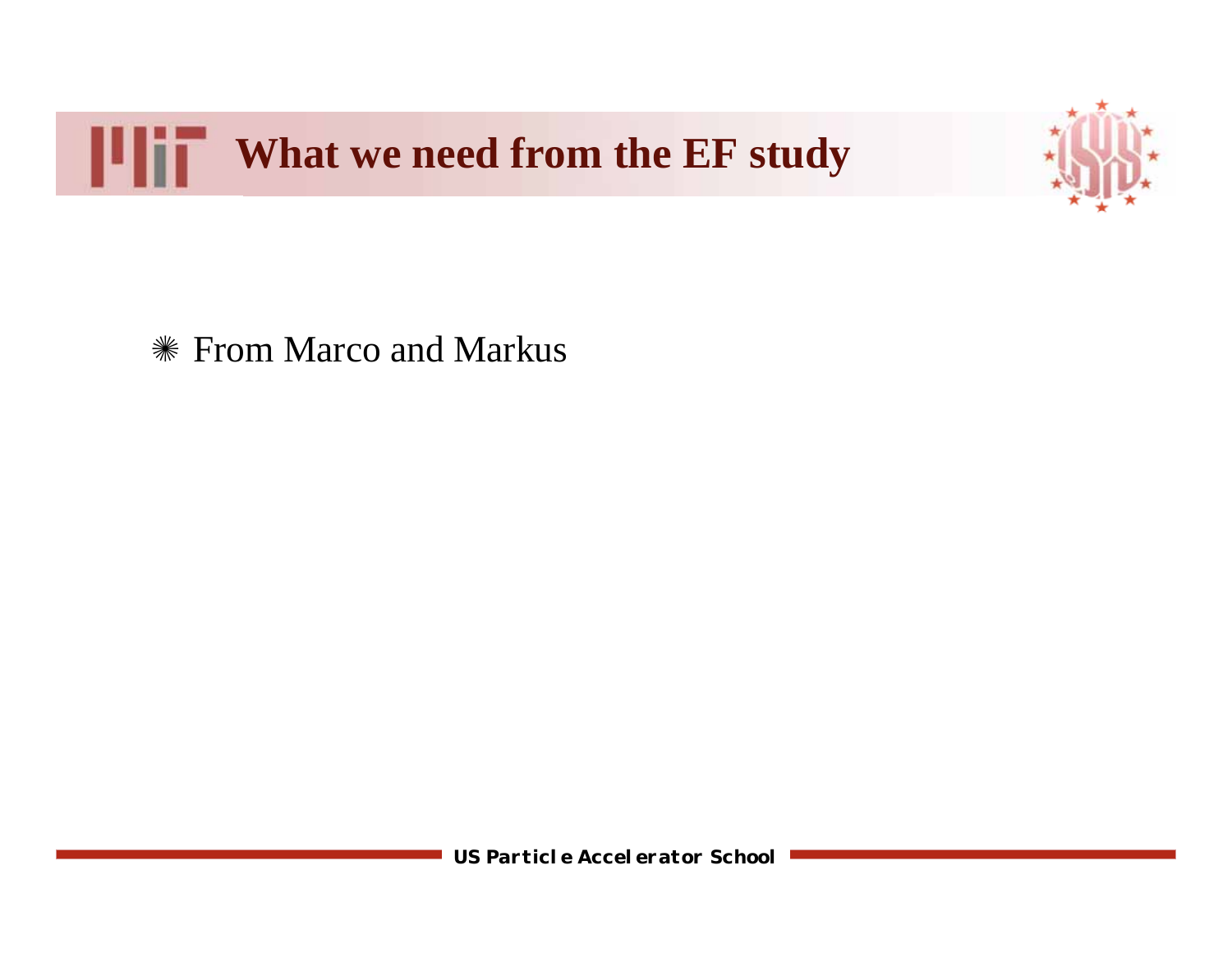# Backups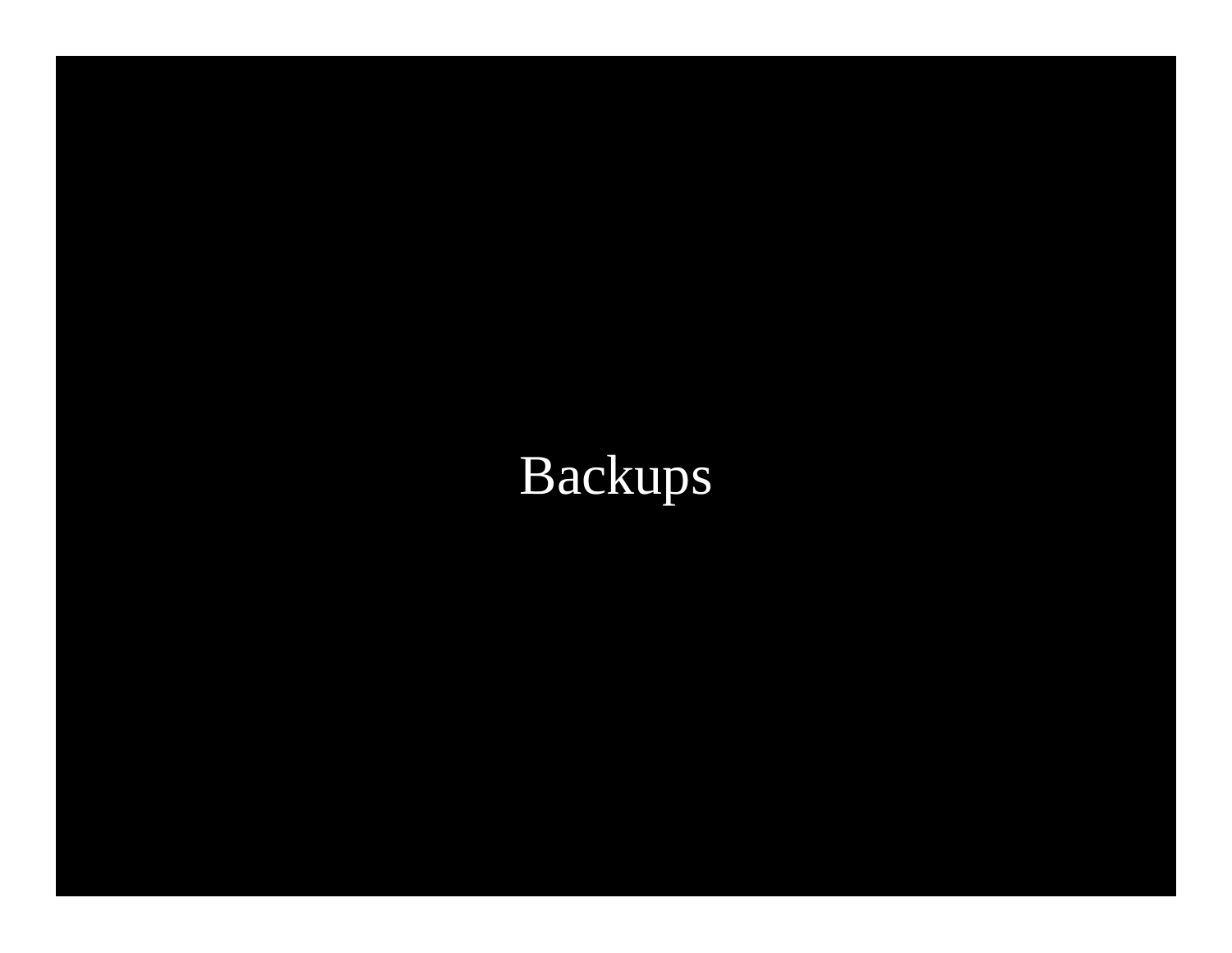**How far can we go with this approach?**



**US Particle Accelerator School**